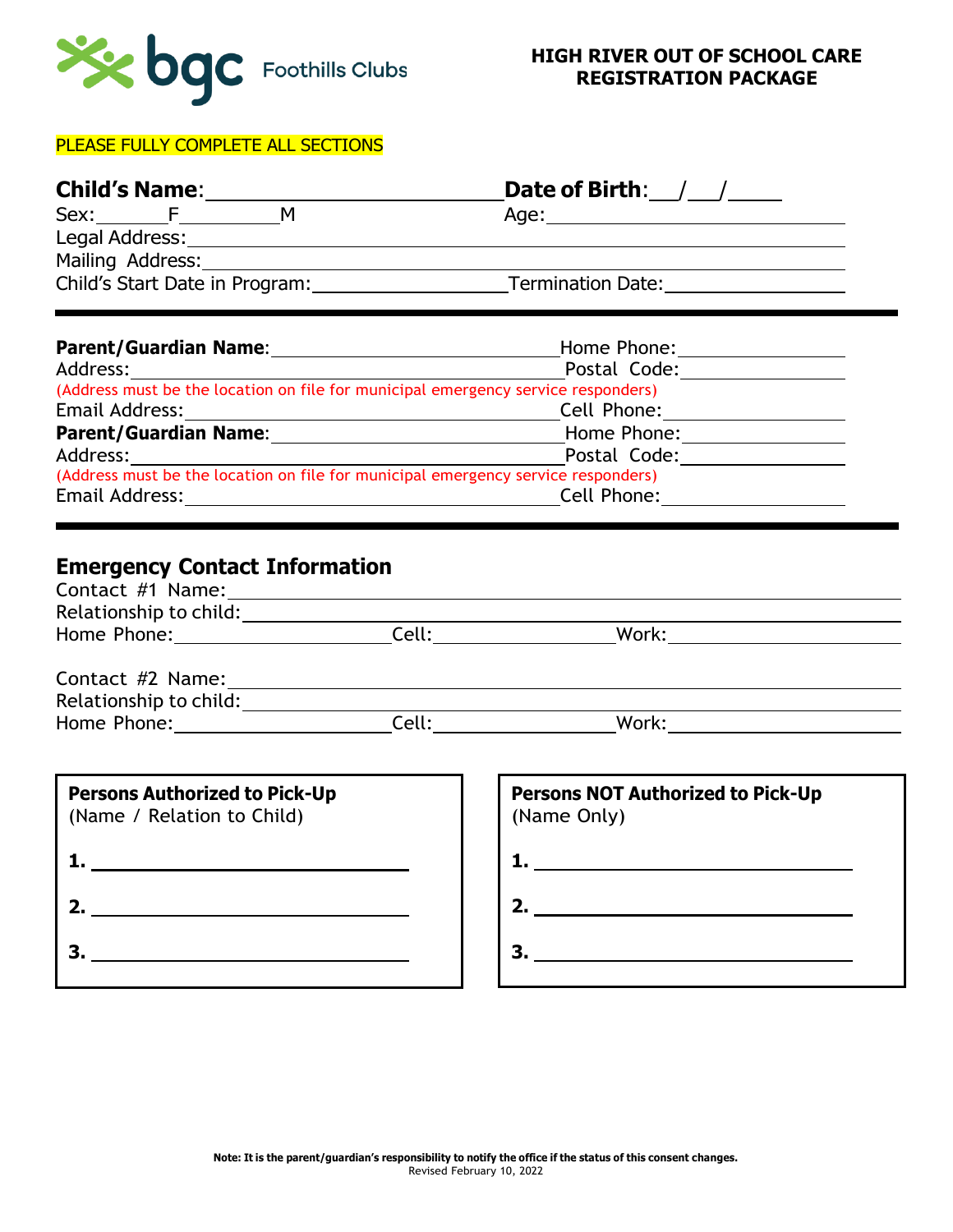

## **MEDICAL INFORMATION**

| Name of Family Physician: Name of Family Physician:<br>Phone $\#$ :                                                                                                                                                                                                                                                                                                |
|--------------------------------------------------------------------------------------------------------------------------------------------------------------------------------------------------------------------------------------------------------------------------------------------------------------------------------------------------------------------|
| Is your child on any regular medications? If yes, please                                                                                                                                                                                                                                                                                                           |
|                                                                                                                                                                                                                                                                                                                                                                    |
|                                                                                                                                                                                                                                                                                                                                                                    |
|                                                                                                                                                                                                                                                                                                                                                                    |
| Do you have any concerns regarding your child's health? (seizures (febrile seizures), asthma, vision, hearing etc.) Please<br>describe: <u>www.community.com and a series of the series of the series of the series of the series of the series of the series of the series of the series of the series of the series of the series of the series of the serie</u> |
|                                                                                                                                                                                                                                                                                                                                                                    |
| Are your child's immunizations up to date? Yes _________________________________                                                                                                                                                                                                                                                                                   |
| <b>SCHOOL INFORMATION</b>                                                                                                                                                                                                                                                                                                                                          |
| GRADE CHILD IS ENROLLED IN: _______<br>KINDERGARTEN SCHEDULE (IF APPLICABLE):                                                                                                                                                                                                                                                                                      |
| PD DAYS: You must sign your child(ren) up for all days PD Days and Break days. If you do not sign up for care for these days your<br>child(ren) may be denied care. Full Days are an additional \$25.00 (for children not enrolled in Kindergarten). Full days are staffed<br>using ratios, we will not be able to accommodate without notice. Initial:            |
| <b>Consent</b><br>Do you agree to allow:<br>Please initial by your response                                                                                                                                                                                                                                                                                        |
| Photographs of you and/or your child(ren) to be used for publicity reasons? YES<br>NO.                                                                                                                                                                                                                                                                             |
| You and/or your child(ren) to participate in surveys for program evaluation? YES<br><b>NO</b>                                                                                                                                                                                                                                                                      |
| You may transport my child by ambulance or car in case of an emergency? YES<br><b>NO</b>                                                                                                                                                                                                                                                                           |
|                                                                                                                                                                                                                                                                                                                                                                    |

**I acknowledge that all the information I have provided is accurate to the best of my knowledge and agree to update any information as it changes**

| Parent/Guardian Signature: | <b>Date:</b> |
|----------------------------|--------------|
| Parent/Guardian Signature: | Date:        |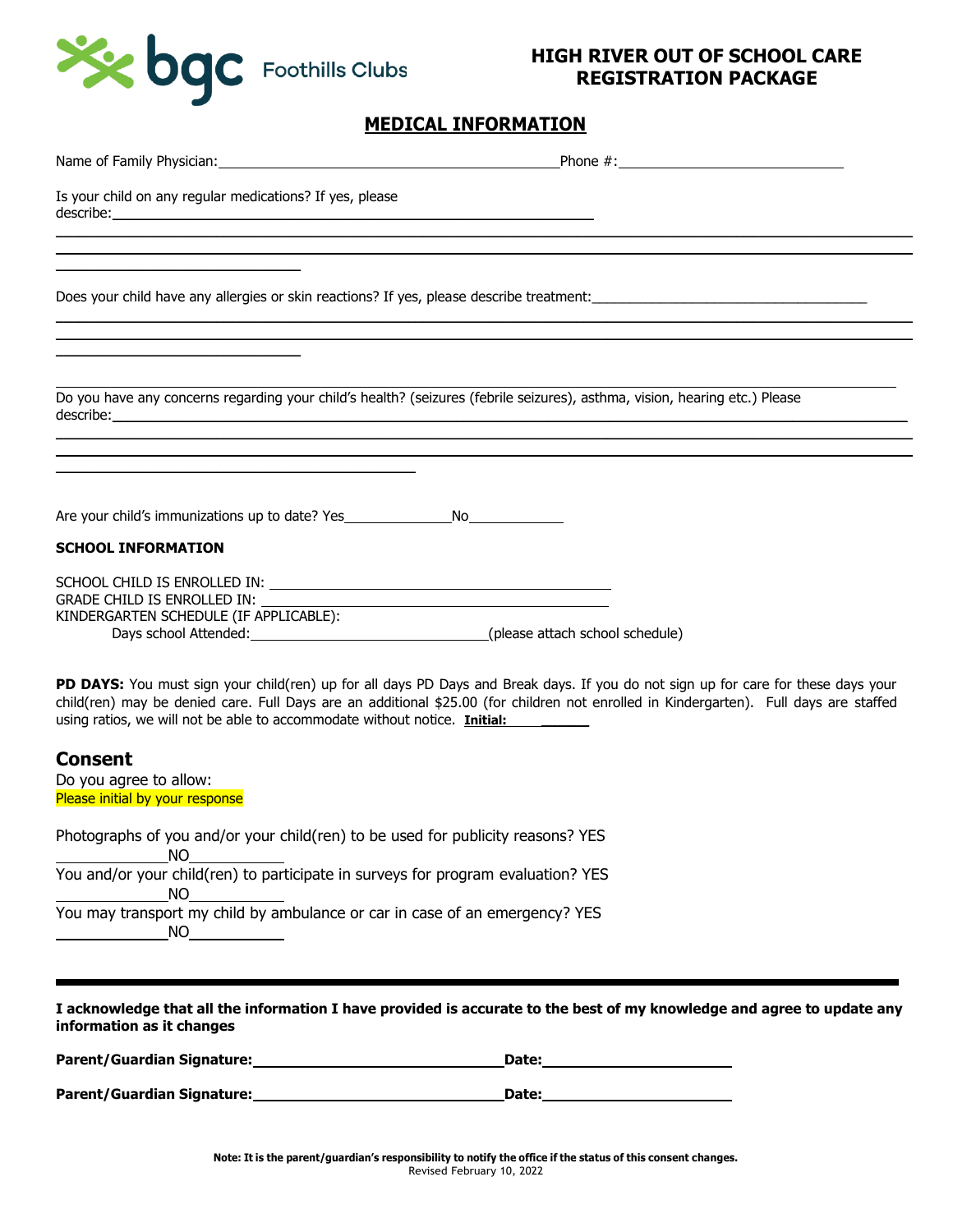

## **CHILD INFORMATION / PERSONAL DATA**

Do you have any concerns regarding your child's development? (Behaviour, Speech, Language, Mobility, etc.)

Has your child had previous Child Care experience? If yes, how did he/she adapt?

What is/are your child's favourite toys/activities?

What are your child's eating habits? (mannerisms)

Does your child have any food sensitivities?

Favourite Foods?

**Strong Dislikes?** 

Does your child dress themselves?  $Yes$  No  $No$ 

Is your child toilet trained?

 $Yes$  and  $X$ 

If no, how can we support you with toilet training?

Does your child nap?

 $Yes$  No  $No$ 

If yes, how long does your child typically nap for? \_\_\_\_\_\_\_\_\_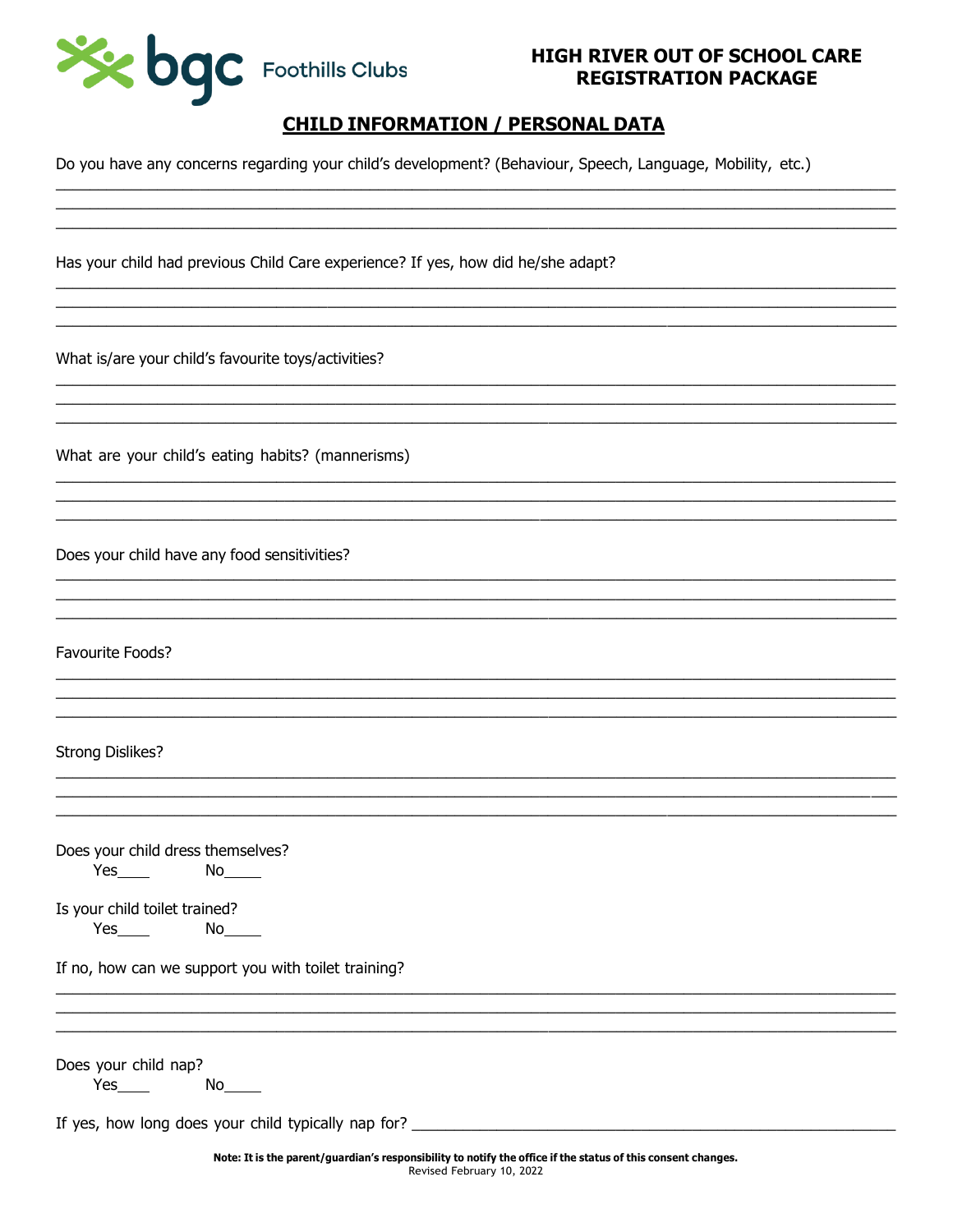

Does your child have any siblings? If yes, please list their ages?

What method of discipline is used at home?

How does your child react?

How would you describe your child's personality?

What is the dominant language used at home?<br><u>Nonellandon</u>

What are your childcare expectations?

Please explain any other information that will help us better understand your child: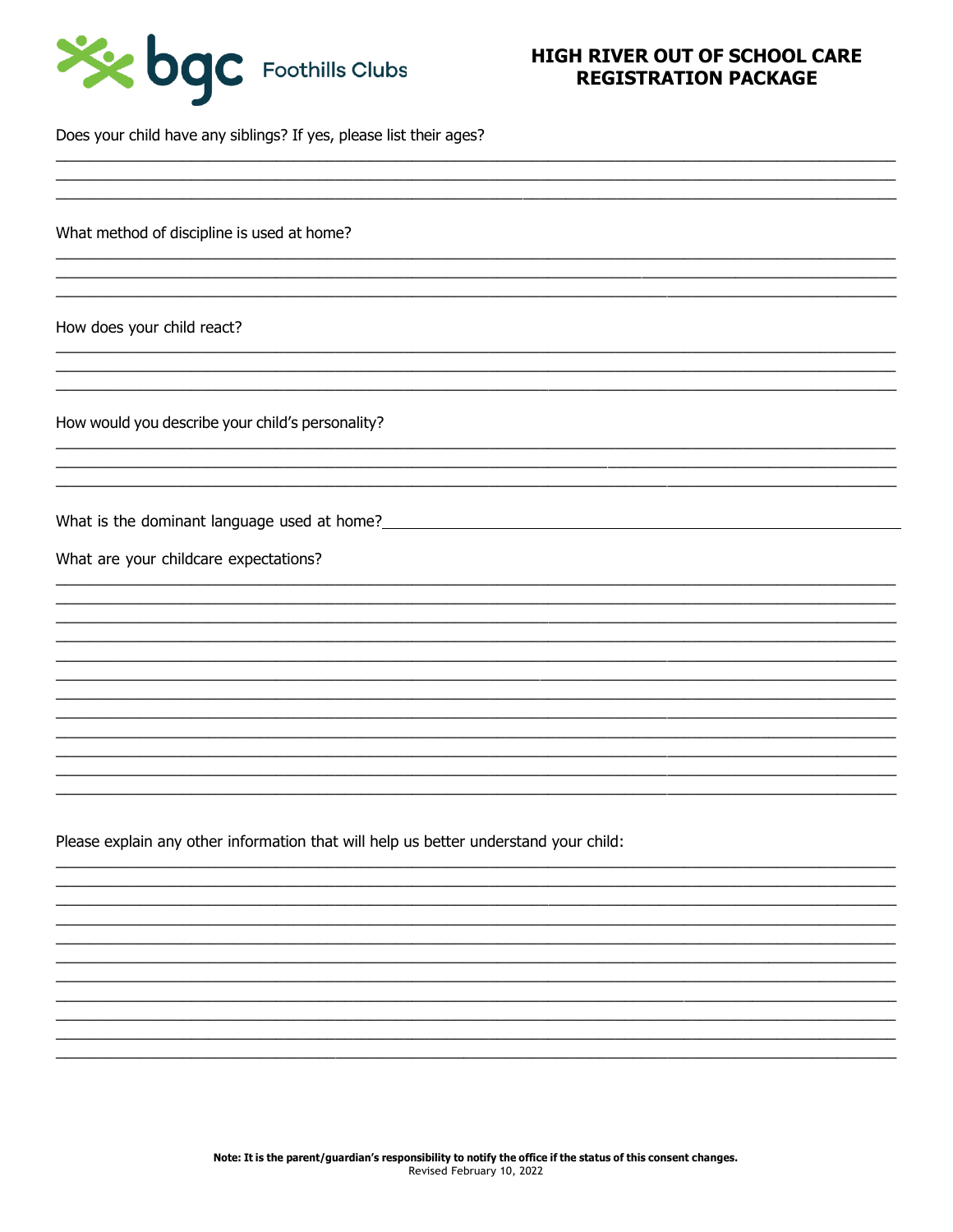

## **PARTICIPANT RISK ACKNOWLEDGEMENT, RELEASE OF PERSONAL AND MEDICAL INFORMATION AND RELEASE, WAIVER OF CLAIM AND ASSUMPTION OF RISK**

Our goal is to provide a safe experience for all participants registered in programs offered by BGC Foothills Clubs. Our programs, however, may include elements of risk and you, and/or, as the parent(s) or legal guardians of participant(s), will be required to complete, date and sign this Participant Risk Acknowledgement, Release of Personal and Medical Information, and, Release and Waiver of Claim and Assumption of Risk**, before or at the time** of enrolment in any BGC Foothills Clubs program. *We believe in the informed consent of the participant(s) and/or legal guardian of the participant(s) to the identifiable and unforeseen risks that may occur during our programs.*

Enrollment in a Club Program is your acknowledgement and acceptance of the risks or dangers that may occur during the program and thereby you, and/or as the parent(s) or legal guardian(s) of participants are deemed to have accepted the risks or dangers of this program.

In consideration of my, and/or my child(ren) or charge's participation in this program, I agree and acknowledge that:

Risks or dangers identifiable and unforeseen in the Club Programs at BGC Foothills Clubs include loss and/or damage of personal property. Injuries may occur when your child participates in activities such as sports programs, dances, bike riding, swimming and hiking. Inclement weather, plant allergies, insect bites and allergies, Animal and Livestock Encounters, food allergies, are other possible risks. There are also risks inherent and unforeseen when traveling to and from a Program outing, which may include mishaps during transportation. Transportation may be by hired coach, staff drivers in the clubs' own bus or volunteer drivers in their own vehicles.

*I have read and clearly understand that there are identifiable and unforeseen risks or dangers to the Club Programs at BGC Foothills Clubs:*

(Participant's signature or parent/legal guardian signature if participant is under 18 yrs.)

- 1. My child(ren) or charge(s) and/or I have met all of the prerequisites required for participation in a Club Program offered by BGC Foothills Clubs.
- 2. I freely and voluntarily release and discharge BGC Foothills Clubs, its employees, agents, instructors, volunteers, counsellors and camp leaders from all claims, demands, actions or causes of action for damages, property loss or personal injury except in the case of negligence as defined by law, on the part of BGC Foothills Clubs, to me and/or my child(ren) or charge(s) howsoever caused which is in any way connected or related to the participation in a Club Program.
- 3. I waive any claim I may have against BGC Foothills Clubs arising from my and/or my child(ren)'s or charge(s)' participation in the program and I will indemnify and save harmless BGC Foothills Clubs, its agents, employees, instructors, volunteers, counsellors and camp leaders for any claim, except negligence as defined by law on the part of BGC Foothills Clubs.
- 4. I agree that by signing this Risk Acknowledgement, Release of Personal and Medical Information, and Release, Waiver of Claim and Assumption of Risk as a parent or guardian of a participant who is under the age of 18 years, I acknowledge that there are risks and hazards inherent in the program to which I am willing to expose my child or charge and I will pay for any costs incurred by BGC Foothills Clubs should a suit be launched on my child's or charge's behalf, except in the case of negligence as defined by law on the part of BGC Foothills Clubs.
- 5. BGC Foothills Clubs, including its agents, employees, volunteers, instructors, camp leaders and counsellors, may collect, use, retain and disclose my child(ren) and/or charge(s)' and my personal information wherein its sole discretion, it deems necessary and reasonable for the purpose of a safe and caring experience for the participant. For example, disclosure of personal information to third parties may occur in the event of accident, sickness, counselling, program assessment, legal proceedings, an investigation, or the preparation of tax receipts. The retention period for this personal information is seven (7) years from the date of its collection. In the event of program evaluation, aggregate data and not personally identifiable information will be collected and disclosed.
- 6. BGC Foothills Clubs may secure such medical advice and services as it, in its sole discretion, may deem necessary for my and/or my child's or charge(s)' health and safety and I shall be financially responsible for such advice and services that exceeds coverage by Alberta Health Care. I realize that a reasonable effort will be made to contact the primary contact person and/or emergency contact person if an emergency arises and if not available then as soon as is reasonably possible.
- 7. I HAVE CAREFULLY READ, UNDERSTAND, AND I AM FREELY SIGNING the **Participant Risk Acknowledgement, Release of Personal and Medical Information and Release, Waiver of Claim and Assumption of Risk**, and voluntarily accept and assume the risks or dangers inherent, identifiable and/or unforeseen in a Club Program offered by BGC Foothills Clubs, including personal injury and property loss, except in the case of negligence as defined by law on the part of BGC Foothills Clubs.

#### **I give my informed consent to the terms and conditions of this document.**

| Signature of Parent/Legal Guardian (if participant is under 18 years):<br>Signature of Parent/Legal Guardian (if participant is under 18 years):                                                                               |                                                                                                                                                                                                                                |
|--------------------------------------------------------------------------------------------------------------------------------------------------------------------------------------------------------------------------------|--------------------------------------------------------------------------------------------------------------------------------------------------------------------------------------------------------------------------------|
| Witness Signature: National Accounts and Accounts and Accounts and Accounts and Accounts and Accounts and Accounts and Accounts and Accounts and Accounts and Accounts and Accounts and Accounts and Accounts and Accounts and | Witness Name (print): Note that the state of the state of the state of the state of the state of the state of the state of the state of the state of the state of the state of the state of the state of the state of the stat |
| Address: No. 2014 - Address: No. 2014 - Address: No. 2014 - Address: No. 2014 - Address: No. 2014 - Address: No. 2014 - Address: No. 2014 - Address: No. 2014 - Address: No. 2014 - Address: No. 2014 - Address: No. 2014 - Ad |                                                                                                                                                                                                                                |
| Dated at:<br>Alberta                                                                                                                                                                                                           |                                                                                                                                                                                                                                |
|                                                                                                                                                                                                                                | (month/date/year)                                                                                                                                                                                                              |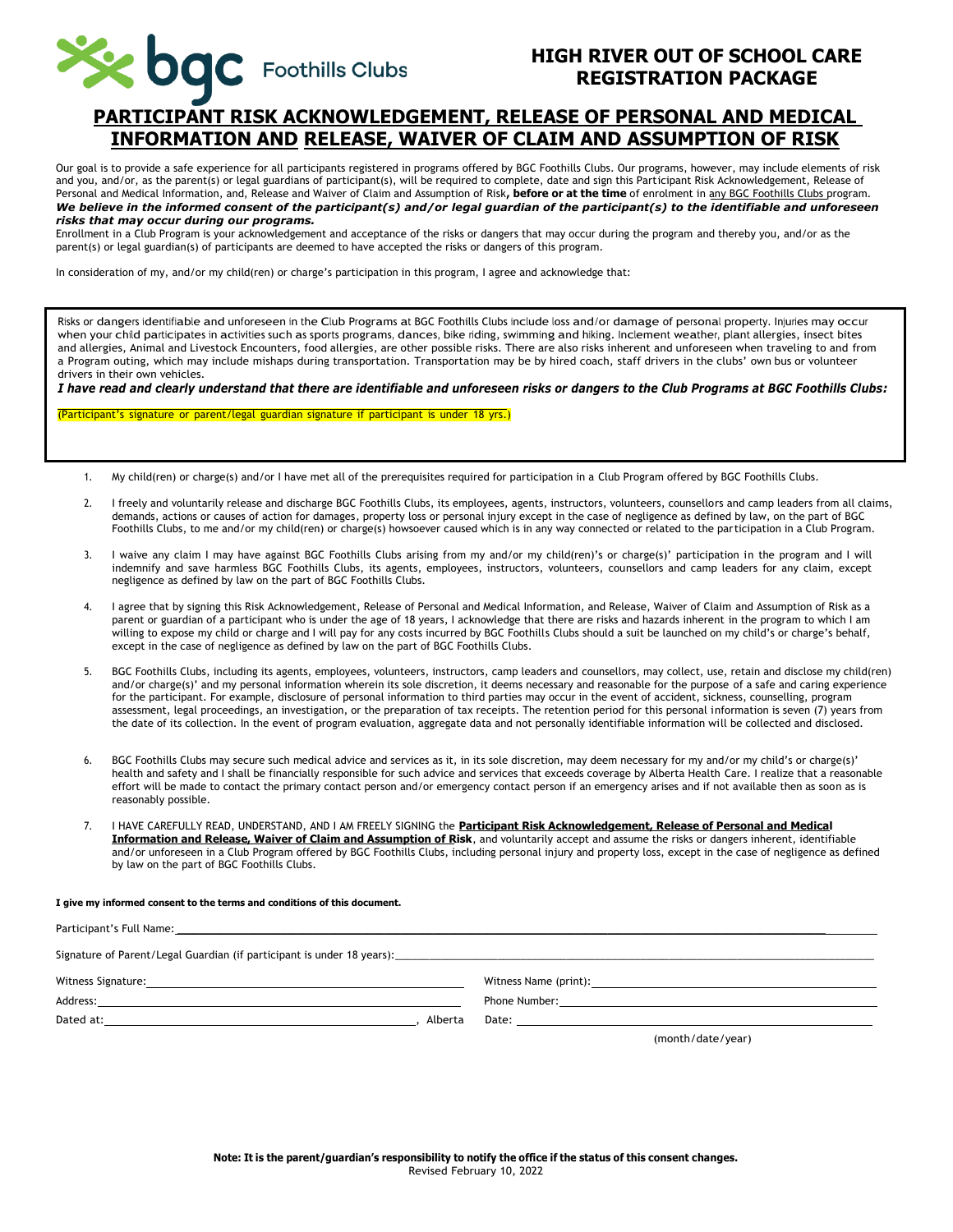

## **WALKING/TRAVEL CONSENT FORM**

In consideration of my child(ren) or charge's participation in this program, I agree and acknowledge that:

- 1. My child(ren) will be picked up at the BGC Foothills Clubs Club in High River at 1204 10th Street SW, High River; by the BGC Foothills Clubs Club staff. Children will be bussed and or walked to various field trips throughout the term of their enrollment in the program. Parents/Guardians will be notified beforehand of the itinerary for these trips.
- 2. My child(ren) will be transported via Bus from the BGC Foothills Clubs 1204 10th Street SE to their respective school they are enrolled in, alternatively from their respective school to the BGC Foothills Clubs at 1204 10th Street SE; Before and After School as required.
- 3. 3.I freely and voluntarily release and discharge BGC Foothills Clubs , it's employees, agents, instructors and volunteers from all claims, demands, actions or causes of action for damages, property loss or personal injury except in the case of negligence as defined by law, on the part of the BGC Foothills Clubs, to me and/or my child(ren) or charge(s) howsoever caused which is in any way connected or related to the participation in a Club Program. I hereby give my informed consent to the terms and conditions of this document. I hereby give my informed consent to the terms and conditions of this document.

## **I hereby give my informed consent to the terms and conditions of this document.**

Participants Full Name: \_\_\_\_\_\_\_\_\_\_\_\_\_\_\_\_\_\_\_\_\_\_\_\_\_\_\_\_\_\_\_\_\_\_\_\_\_\_\_\_\_\_\_\_\_\_\_\_\_

Signature of Parent/Legal Guardian:

Parent/Guardian Full Name:

Date: when the contract of the contract of the contract of the contract of the contract of the contract of the contract of the contract of the contract of the contract of the contract of the contract of the contract of the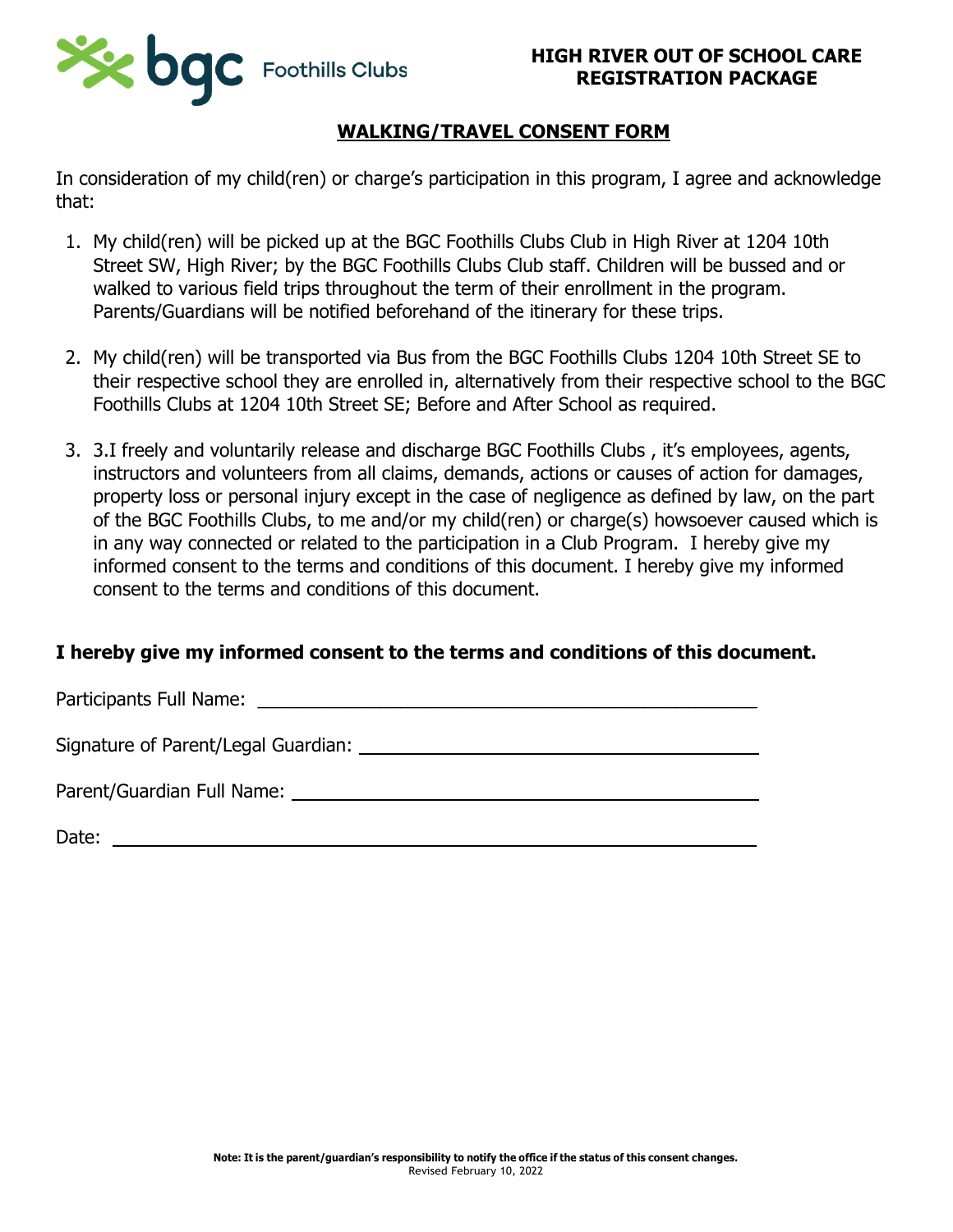

## **MEDIA CONSENT FORM - CHILD/YOUTH**

#### **Name of Child/Youth:**

#### **Club name where Child/Youth is a Member:**

Dear Parent or Guardian,

Your child may participate in an event or activity at BGC Foothills Clubs where photos/videos or audio recordings of club members may be taken for the purpose of representing BGC Foothills Clubs on promotional materials. Please read this media consent form carefully and indicate below your permission for your child's image to be used in this manner. Parents with children or under the age of 18 must sign this consent form in order to protect your child's safety and privacy.

#### **Section 1**

I give consent to have photos/video/film/audio of my child recorded and used in the promotional materials of BGC Foothills Clubs. My child's image may be published or used in newspapers, promotional videos, television commercials, program brochures, posters, our website, our Facebook site, etc. or otherwise displayed to the public or used for other educational/fundraising purposes, either in whole or in part by BGC Foothills Clubs, its members, and/or external partners.

**I** Accept **I** Decline

Parent Signature Date Date Date

Youth Aged 18+ Signature Date

#### **Section 2 - Confidentiality Concern**

If you have a concern and do not want your child's image used, please check here:  $\Box$ 

Child's Name Date Date Date Date